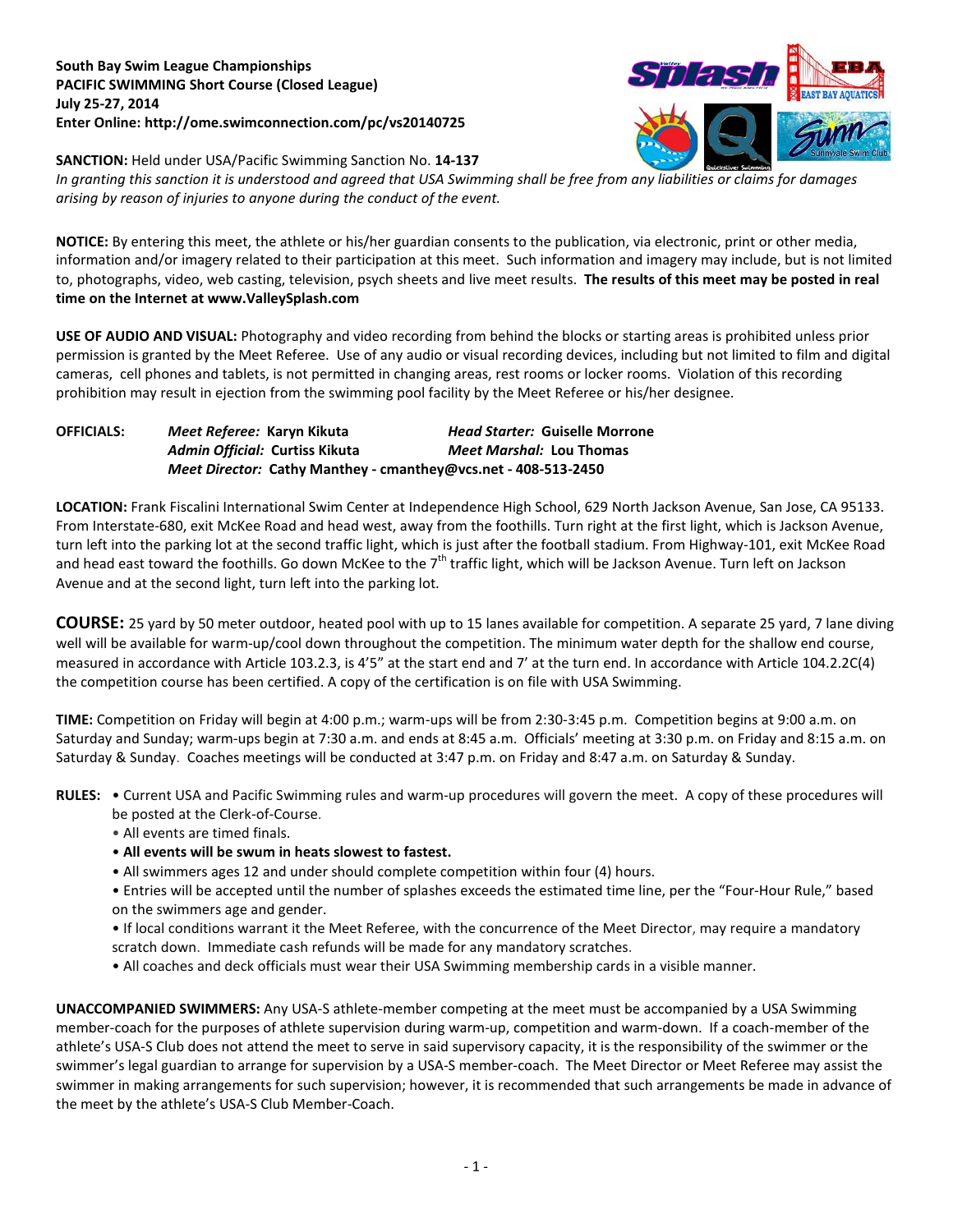**RACING STARTS:** Swimmers must be certified by a USA-S member-coach as being proficient in performing a racing start, or must start the race in the water. It is the responsibility of the swimmer or the swimmer's legal guardian to ensure compliance with this requirement.

**RESTRICTIONS:** • Smoking and the use of other tobacco products is prohibited on the pool deck, in the locker rooms, in spectator

seating, on standing areas and in all areas used by swimmers, during the meet and during warm-up periods.

- Sale and use of alcoholic beverages is prohibited in all areas of the meet venue.
- No glass containers are allowed in the meet venue.
- No propane heater is permitted except for snack bar/meet operations.
- All shelters must be properly secured.

• Except where venue facilities require otherwise, changing into or out of swimsuits other than in locker rooms or other designated areas is not appropriate and is strongly discouraged.

• Only coaches EZ-up's are allowed on competition deck.

**ELIGIBILITY:** • Swimmers must be current members of USA-S and enter their name and registration number on the meet entry card as they are shown on their Registration Card. If this is not done, it may be difficult to match the swimmer with the registration and times database. The meet host will check all swimmer registrations against the SWIMS database and if not found to be registered, the Meet Director shall accept the registration at the meet (a \$10 surcharge will be added to the regular registration fee). Duplicate registrations will be refunded by mail.

• Swimmers in the "A" Division must have met at least the listed "PC-A" time standard. Swimmers in the "B" Division must have met at least the listed "PC-B" time standard. All entry times slower than the listed "PC-B" time standard will be in the "C" Division.

- Meet is open to qualified members of the South Bay Swim League (EBA, QSS, SUNN, VS, WEST).
- Entries with "NO TIME" will be accepted.

• Entry times submitted for this meet will be checked against a computer database and may be changed in accordance with Pacific Swimming Entry Time Verification Procedures.

• Disabled swimmers are welcome to attend this meet and should contact the Meet Director or Meet Referee regarding and special accommodations on entry times and seeding per Pacific Swimming policy.

- Swimmers 19 years of age and over may compete in the meet for time only, no awards
- The swimmer's age will be the age of the swimmer on the first day of the meet.
- Swimmers must have participated in a SBSL dual meet in the 2014 season before competing in championships.

**ENTRY FEES:** Entry fees are \$2.75 for each individual event and \$9.00 per relay team (coaches will be entering relays). \$8.00 participation fee per swimmer. Entries will be rejected if payment is not sent at time of request.

**ONLINE ENTRIES:** To enter online go to **http://ome.swimconnection.com/pc/vs20140725** to receive an immediate entry confirmation. This method requires payment by credit card. Swim Connection, LLC charges a processing fee for this service, equal to \$1 per swimmer plus 5% of the total Entry Fees. Please note that the processing fee is a separate fee from the Entry Fees. If you do not wish to pay the processing fee, enter the meet using a mail entry. **Entering online is a convenience, is completely voluntary, and is in no way required or expected of a swimmer by Pacific Swimming.** Online entries will be accepted through **Wednesday, July 16, 2014.**

Relay entries may be made the day of the event. Relay fees are due at the time entries are turned in – coaches will be entering relays. Teams may enter only one official relay per event. **Swimmers must be entered in at least one individual event to be eligible for relays.**

**MAILED OR HAND DELIVERED ENTRIES**: Entries must be on the attached consolidated entry form. Forms must be filled out completely and printed clearly with swimmers best time. Entries must be postmarked by midnight, **Monday, July 14, 2014** or hand delivered to Valley Christian High School Aquatics Office by **6:30 p.m. Wednesday, July 16, 2014**. No late entries will be accepted. No refunds will be made, except mandatory scratch downs. Requests for confirmation of receipt of entries should include a selfaddressed envelope.

**Make check payable to**: **Valley Splash Mail/hand deliver entries to**: **Cathy Manthey 100 Skyway Dr. San Jose, CA 95111**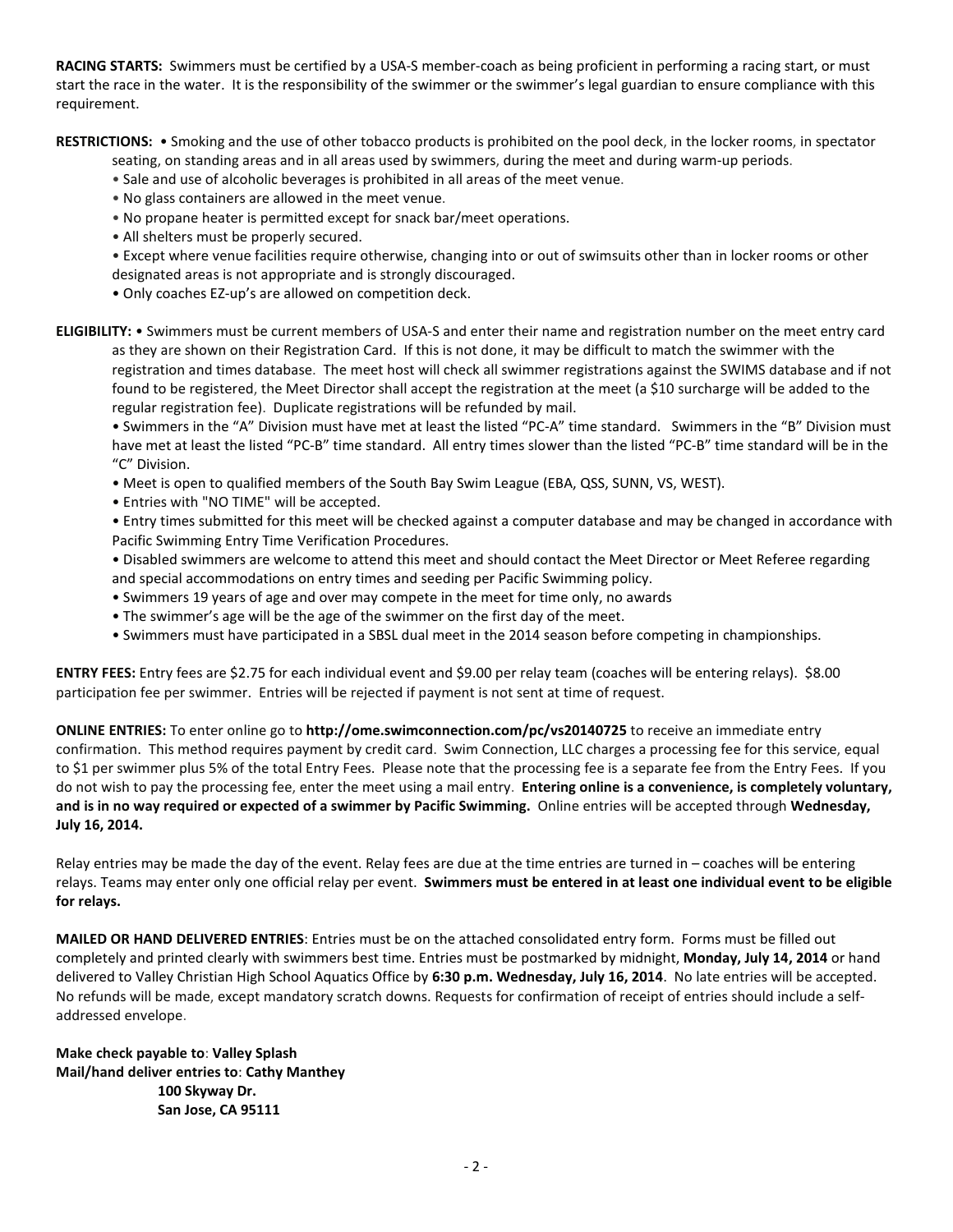**CHECK-IN:** This meet will be pre-seeded. All heat and lane assignments will be listed in the meet program. There will be no check-in. Swimmers shall report promptly to the starting blocks when their event/heat is called. Please be sure to be ready for your race. No calls will be made for the swimmers.

**SCRATCHES:** There will be no penalty for missing an event; the swimmer will simply be scratched from that event.

**SCORING:** Individual events: 9, 7, 6, 5, 4, 3, 2, 1 Relay events: 18, 14, 12, 10, 8, 6, 4, 2

**AWARDS:** Distinctive medals, 1st-3rd, ribbons 4th-8th. "A" medals for swimmers achieving new "A" times. Team trophies for all teams. Individual high point awards, boys and girls, in the following age groups: 6 & un, 7-8, 9-10, 11-12, 13-14, 15-16, 17-18, 19 & over.

**ADMISSION:** Free. Three day program will be on sale at the meet for \$3.00

**REFRESHMENTS:** A snack bar will be available throughout the competition. Coaches and working deck officials will be provided lunch. Hospitality will serve refreshments to timers and volunteers.

**MISCELLANEOUS:** No overnight parking is allowed. Facilities will not be provided after meet hours.

## **EVENT SUMMARY:**

|          | 8&Under          | $9 - 10$         | $11 - 12$        | 13-14            | 15&Over          |  |
|----------|------------------|------------------|------------------|------------------|------------------|--|
| Friday   | 50 Free          | 100 Free         | 100 Free         | 200 Free         | 200 Free         |  |
|          | 200 Free Relay   | 200 Free Relay   | 400 Free Relay   | 400 Free Relay   | 400 Free Relay   |  |
|          | 25 Fly           | 50 Fly           | <b>50 Fly</b>    | <b>100 Fly</b>   | <b>100 Fly</b>   |  |
|          | 25 Back          | 50 Back          | 50 Back          | 100 Back         | 100 Back         |  |
| Saturday | 100 IM           | 100 IM           | 100 IM           | 200 IM           | 200 IM           |  |
|          | 100 Medley Relay | 200 Medley Relay | 200 Medley Relay | 200 Medley Relay | 200 Medley Relay |  |
| Sunday   |                  |                  |                  | 50 Free          | 50 Free          |  |
|          | 25 Breast        | 50 Breast        | 50 Breast        | 100 Breast       | 100 Breast       |  |
|          | 25 Free          | 50 Free          | 50 Free          | 100 Free         | 100 Free         |  |
|          | 100 Free Relay   | 200 Free Relay   | 200 Free Relay   | 200 Free Relay   | 200 Free Relay   |  |

## **EVENTS:**

| Friday July 25, 2014 |                  |                        |                    |               |  |  |  |  |
|----------------------|------------------|------------------------|--------------------|---------------|--|--|--|--|
| Girl's Event #       | <b>Age Group</b> | Event                  | <b>Award Group</b> | Boy's Event # |  |  |  |  |
| 1                    | 13-14            | 200 Freestyle          | 13-14              | 2             |  |  |  |  |
| 3                    | 15&Over          | 200 Freestyle          | 15-16              | 4             |  |  |  |  |
|                      |                  |                        | 17-18              |               |  |  |  |  |
|                      |                  |                        | 19&Over            |               |  |  |  |  |
| 5                    | 8&Under          | 50 Freestyle           | 6&Under            | 6             |  |  |  |  |
|                      |                  |                        | $7-8$              |               |  |  |  |  |
| $\overline{7}$       | $9 - 10$         | 100 Freestyle          | $9 - 10$           | 8             |  |  |  |  |
| 9                    | $11 - 12$        | 100 Freestyle          | $11 - 12$          | 10            |  |  |  |  |
| 11                   | $13 - 14$        | 400 Freestyle Relay    | $13 - 14$          | 12            |  |  |  |  |
| 13                   | 15&Over          | 400 Freestyle Relay    | 15&Over            |               |  |  |  |  |
| 15<br>8&Under        |                  | 200 Freestyle Relay    | 8&Under            | 16            |  |  |  |  |
| 17                   | $9 - 10$         | 200 Freestyle Relay    | $9 - 10$           | 18            |  |  |  |  |
| 19                   | $11 - 12$        | 400 Freestyle Relay    | $11 - 12$          | 20            |  |  |  |  |
|                      |                  | Saturday July 26, 2014 |                    |               |  |  |  |  |
| Girl's Event #       | <b>Age Group</b> | Event                  | <b>Award Group</b> | Boy's Event # |  |  |  |  |
| 21                   | 13-14            | 100 Butterfly          | 13-14              | 22            |  |  |  |  |
| 23                   | 15&Over          | 100 Butterfly          | $15 - 16$          | 24            |  |  |  |  |
|                      |                  |                        | $17 - 18$          |               |  |  |  |  |
|                      |                  |                        | 19&Over            |               |  |  |  |  |
| 25<br>8&Under        |                  | 25 Butterfly           | 6&Under            | 26            |  |  |  |  |
|                      |                  |                        | $7 - 8$            |               |  |  |  |  |
| 27                   | $9 - 10$         | 50 Butterfly           | $9 - 10$           | 28            |  |  |  |  |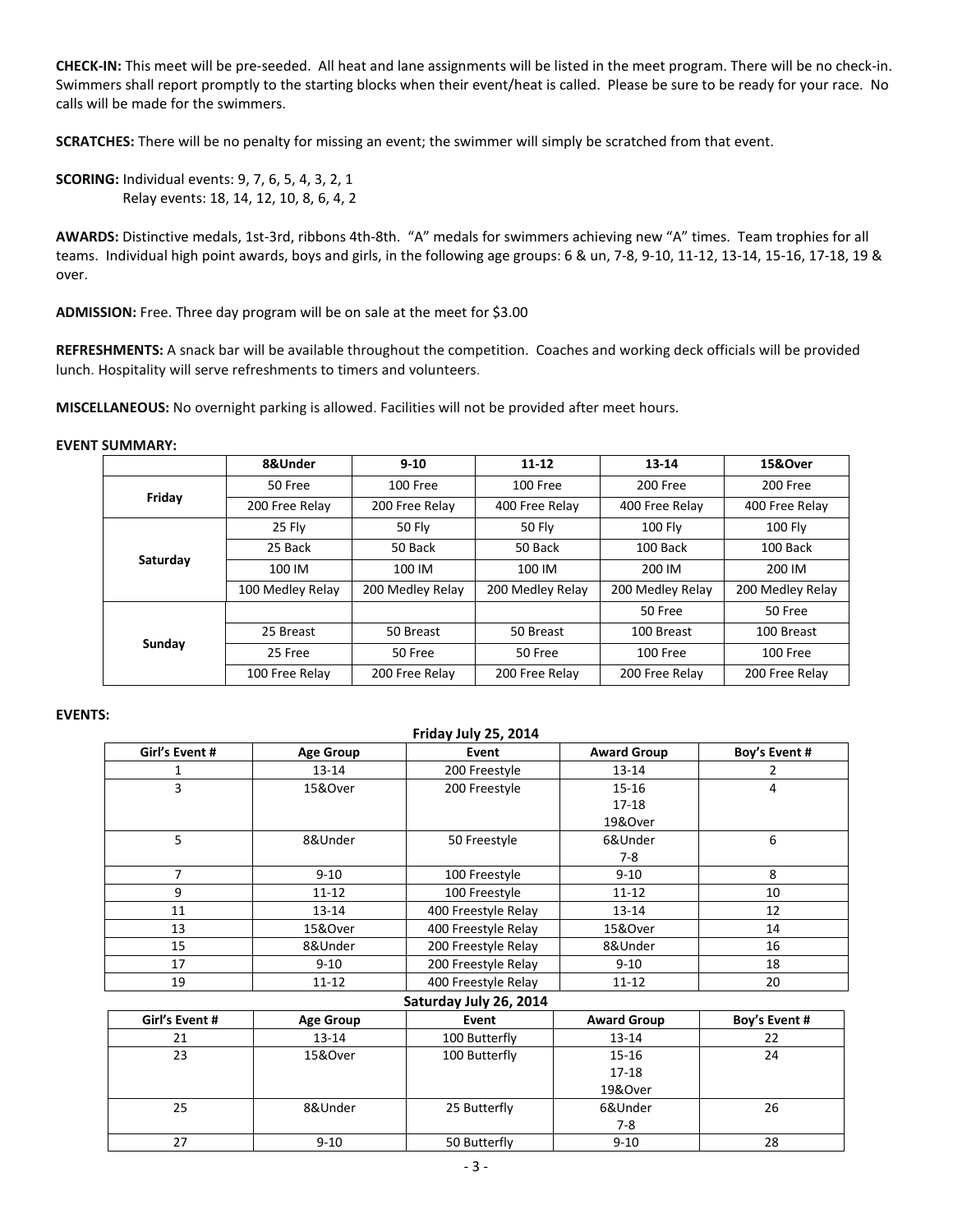| 29 | $11 - 12$ | 50 Butterfly          |           | 30 |
|----|-----------|-----------------------|-----------|----|
| 31 | 13-14     | 100 Backstroke        | 13-14     | 32 |
| 33 | 15&Over   | 100 Backstroke        | 15-16     | 34 |
|    |           |                       | $17-18$   |    |
|    |           |                       | 19&Over   |    |
| 35 | 8&Under   | 25 Backstroke         | 6&Under   | 36 |
|    |           |                       | $7-8$     |    |
| 37 | $9 - 10$  | 50 Backstroke         | $9 - 10$  | 38 |
| 39 | 11-12     | 50 Backstroke         | $11 - 12$ | 40 |
| 41 | $13 - 14$ | 200 Individual Medley | $13 - 14$ | 42 |
| 43 | 15&Over   | 200 Individual Medley | $15 - 16$ | 44 |
|    |           |                       | 17-18     |    |
|    |           |                       | 19&Over   |    |
| 45 | 8&Under   | 100 Individual Medley | 6&Under   | 46 |
|    |           |                       | $7-8$     |    |
| 47 | $9 - 10$  | 100 Individual Medley | $9 - 10$  | 48 |
| 49 | $11 - 12$ | 100 Individual Medley | $11 - 12$ | 50 |
| 51 | 13-14     | 200 Medley Relay      | 13-14     | 52 |
| 53 | 15&Over   | 200 Medley Relay      | 15&Over   | 54 |
| 55 | 8&Under   | 100 Medley Relay      | 8&Under   | 56 |
| 57 | $9 - 10$  | 200 Medley Relay      | $9 - 10$  | 58 |
| 59 | 11-12     | 200 Medley Relay      | $11 - 12$ | 60 |

| Sunday July 27, 2014 |                  |                           |                    |               |  |  |  |  |  |
|----------------------|------------------|---------------------------|--------------------|---------------|--|--|--|--|--|
| <b>Girls Event #</b> | <b>Age Group</b> | Event                     | <b>Award Group</b> | Boy's Event # |  |  |  |  |  |
| 61                   | 13-14            | 50 Freestyle              | $13 - 14$          | 62            |  |  |  |  |  |
| 63                   | 15&Over          | 50 Freestyle              | $15 - 16$          | 64            |  |  |  |  |  |
|                      |                  |                           | 17-18              |               |  |  |  |  |  |
|                      |                  |                           | 19&Over            |               |  |  |  |  |  |
| 65                   | 8&Under          | 25 Breaststroke           | 6&Under            | 66            |  |  |  |  |  |
|                      |                  |                           | $7-8$              |               |  |  |  |  |  |
| 67                   | $9 - 10$         | 50 Breaststroke           | $9 - 10$           | 68            |  |  |  |  |  |
| 69                   | $11 - 12$        | 50 Breaststroke           | $11 - 12$          | 70            |  |  |  |  |  |
| 71                   | 13-14            | 100 Breaststroke          | $13 - 14$          | 72            |  |  |  |  |  |
| 73                   | 15&Over          | 100 Breaststroke          | $15 - 16$          | 74            |  |  |  |  |  |
|                      |                  |                           | $17 - 18$          |               |  |  |  |  |  |
|                      |                  |                           | 19&Over            |               |  |  |  |  |  |
| 75                   | 8&Under          | 25 Freestyle              | 6&Under            | 76            |  |  |  |  |  |
|                      |                  |                           | $7 - 8$            |               |  |  |  |  |  |
| 77                   | $9 - 10$         | 50 Freestyle              | $9 - 10$           | 78            |  |  |  |  |  |
| 79                   | $11 - 12$        | $11 - 12$<br>50 Freestyle |                    | 80            |  |  |  |  |  |
| 81                   | $13 - 14$        | 100 Freestyle             | $13 - 14$          | 82            |  |  |  |  |  |
| 83                   | 15&Over          | 100 Freestyle             | $15 - 16$          | 84            |  |  |  |  |  |
|                      |                  |                           | 17-18              |               |  |  |  |  |  |
|                      |                  |                           | 19&Over            |               |  |  |  |  |  |
| 85                   | 8&Under          | 100 Freestyle Relay       | 8&Under            | 86            |  |  |  |  |  |
| 87                   | $9 - 10$         | 200 Freestyle Relay       | $9 - 10$           | 88            |  |  |  |  |  |
| 89                   | $11 - 12$        | 200 Freestyle Relay       | $11 - 12$          | 90            |  |  |  |  |  |
| 91                   | $13 - 14$        | 200 Freestyle Relay       | $13 - 14$          | 92            |  |  |  |  |  |
| 93                   | 15&Over          | 200 Freestyle Relay       | 15&Over            | 94            |  |  |  |  |  |

Use the following URL to find the time standards: http://www.pacswim.org/swim-meet-times/standards